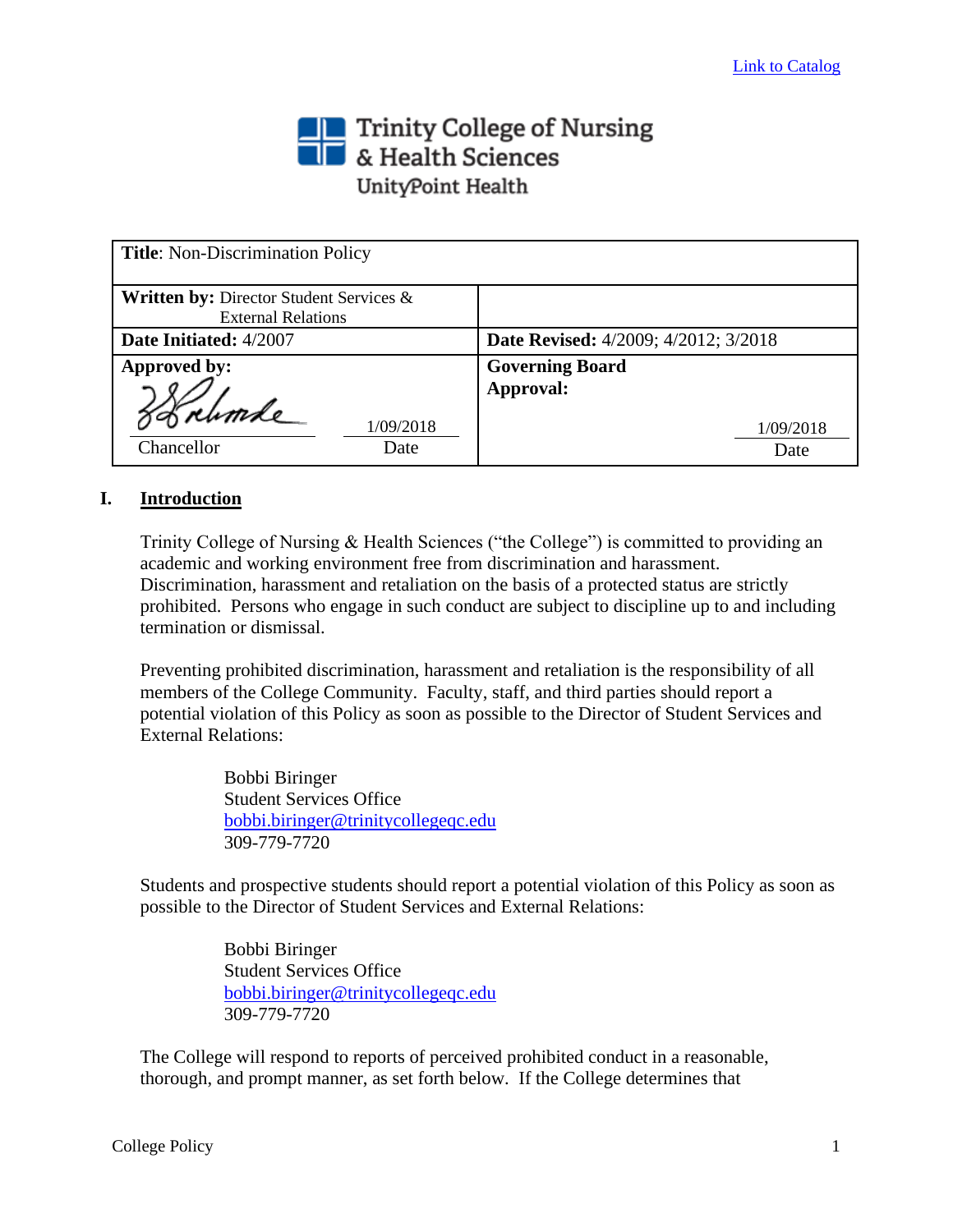discrimination, harassment, or retaliation has occurred, appropriate corrective and remedial actions will be taken.

# **II. Scope**

This Policy applies to reports of discrimination, harassment, and retaliation on the basis of a protected category, other than discrimination, harassment, and retaliation on the basis of sex, which are governed exclusively by the College's Sexual Misconduct Policy.

This Policy governs reports of discrimination, harassment, and retaliation in all the College's programs and activities and applies to all members of the College Community, including employees, students, applicants for employment or admission, contractors, vendors, visitors, and guests. It applies to discrimination, harassment, and retaliation that occurs on campus, during or at an official College program or activity (regardless of location), and to off campus conduct when the conduct could deny or limit a person's ability to participate in or benefit from the College's programs and activities.

# **III. Prohibited Conduct**

# **a. Discrimination**

Discrimination is adverse treatment of an individual based on a protected category. It is a violation of this policy to discriminate on the basis of a protected status in any of the College's programs and activities. A list of protected categories is located in Section III(e) below.

# **b. Harassment**

Harassment consists of unwelcome verbal, non-verbal, or physical conduct that denigrates or shows hostility or aversion toward an employee, student, or other members of the College Community, including third-parties, because of a protected category. Harassment constitutes a form of prohibited discrimination if it denies or limits a person's ability to participate in or benefit from the College's programs and activities ("discriminatory harassment").

Examples of conduct prohibited by this policy may include, but are not limited to, jokes or pranks that are hostile or demeaning with regard to a person's protected status or have the purpose or effect of creating an intimidating, hostile, abusive or offensive working or academic environment.

# **c. Retaliation**

The College prohibits retaliation against anyone for reporting discrimination or harassment, assisting in making a report, cooperating in an investigation, or otherwise exercising their rights or responsibilities under this Policy and applicable federal, state, and local laws. Retaliation prohibited by this Policy consists of materially adverse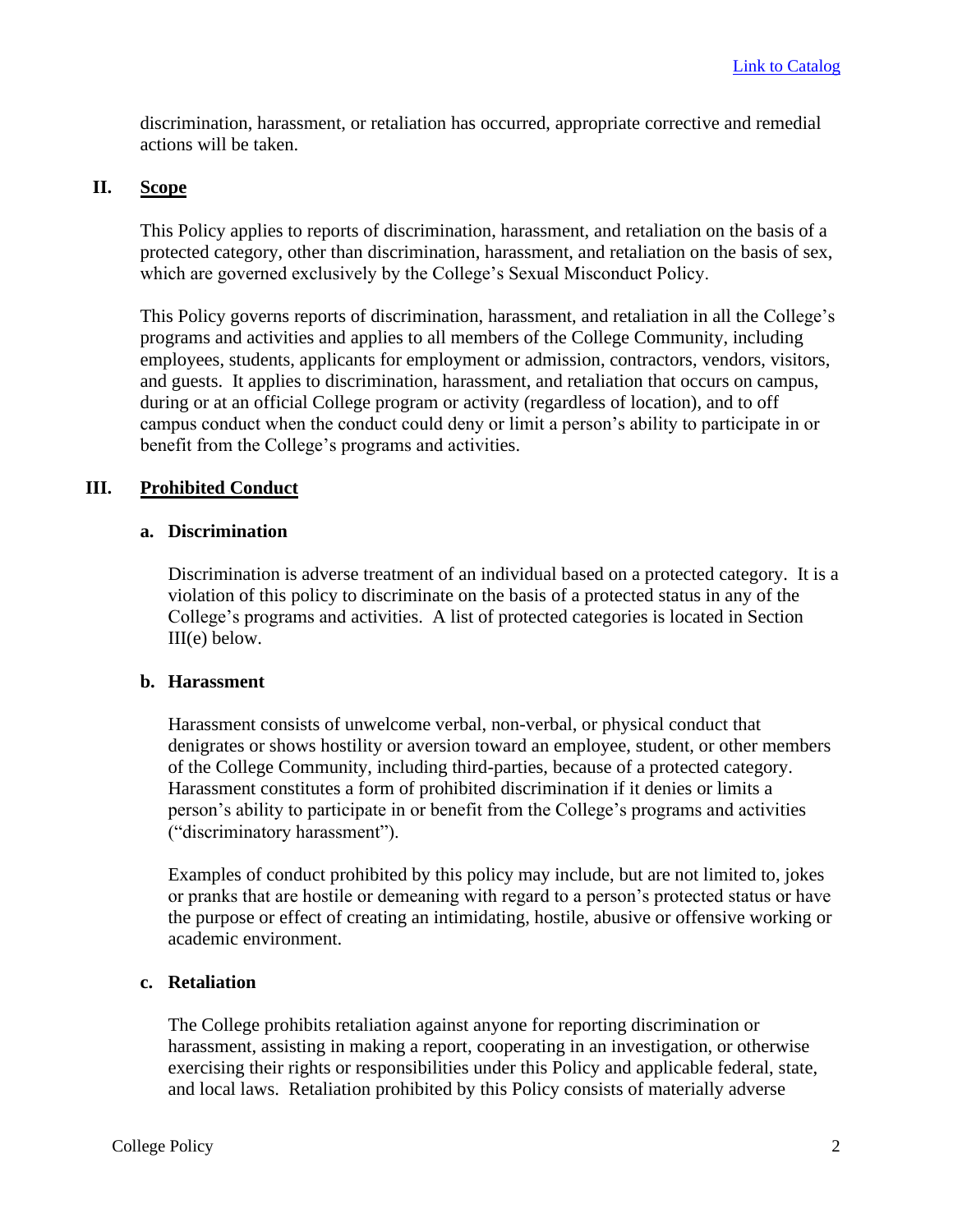action, such as disparaging comments, uncivil behavior, or other negative treatment of an employee, student, or other member of the College Community because a report has been made pursuant to this Policy or because an individual otherwise cooperated with the College's investigation.

## **d. Sexual Misconduct**

The College's Sexual Misconduct Policy governs the reporting, investigation, and determination of reports of sex discrimination, sexual harassment, and related retaliation. All reports of sex discrimination, sexual harassment, sexual violence, dating violence, domestic violence, stalking, and related retaliation will be investigated and resolved pursuant to the College's Sexual Misconduct Policy.

# **e. Protected Status**

"Protected status" is defined as an individual's race, color, creed, ethnicity, ancestry, national origin, genetic information, sex, gender, gender identity or expression, sexual orientation, age, religion, marital status, veteran status, disability or physical ability, socioeconomic background, or other legally protected classification.

## **IV. Investigation and Resolution Procedures**

The College will respond to reports of perceived prohibited conduct in an adequate, reliable, impartial, thorough, and prompt manner, as set forth below. If the College determines that discrimination has occurred, appropriate corrective and remedial actions will be taken.

## **a. Mandatory Reporting of Discrimination, Harassment, and Retaliation**

This policy requires all College employees, unless designated as confidential employees because of professional confidentiality, to immediately report any complaints, reports, observations, or other information of alleged discrimination, harassment, or retaliation, to the Director of Student Services and External Relations.

## **b. Reports Alleging Misconduct By A Student**

If a report of discrimination, harassment, or retaliation alleging misconduct on the part of a student is received, the report will be referred to the Director of Student Services and External Relations for investigation and resolution pursuant to the process for handling other types of student misconduct as contained in the Corrective Action policy.

## **c. Reports Alleging Misconduct By Any Other Person**

When a report of discrimination, harassment or retaliation alleging misconduct on the part of any other person is received, a College official will be designated to investigate the report. During the investigation, both the complainant and respondent will have the opportunity to identify witnesses and evidence. Investigations will be handled discreetly,